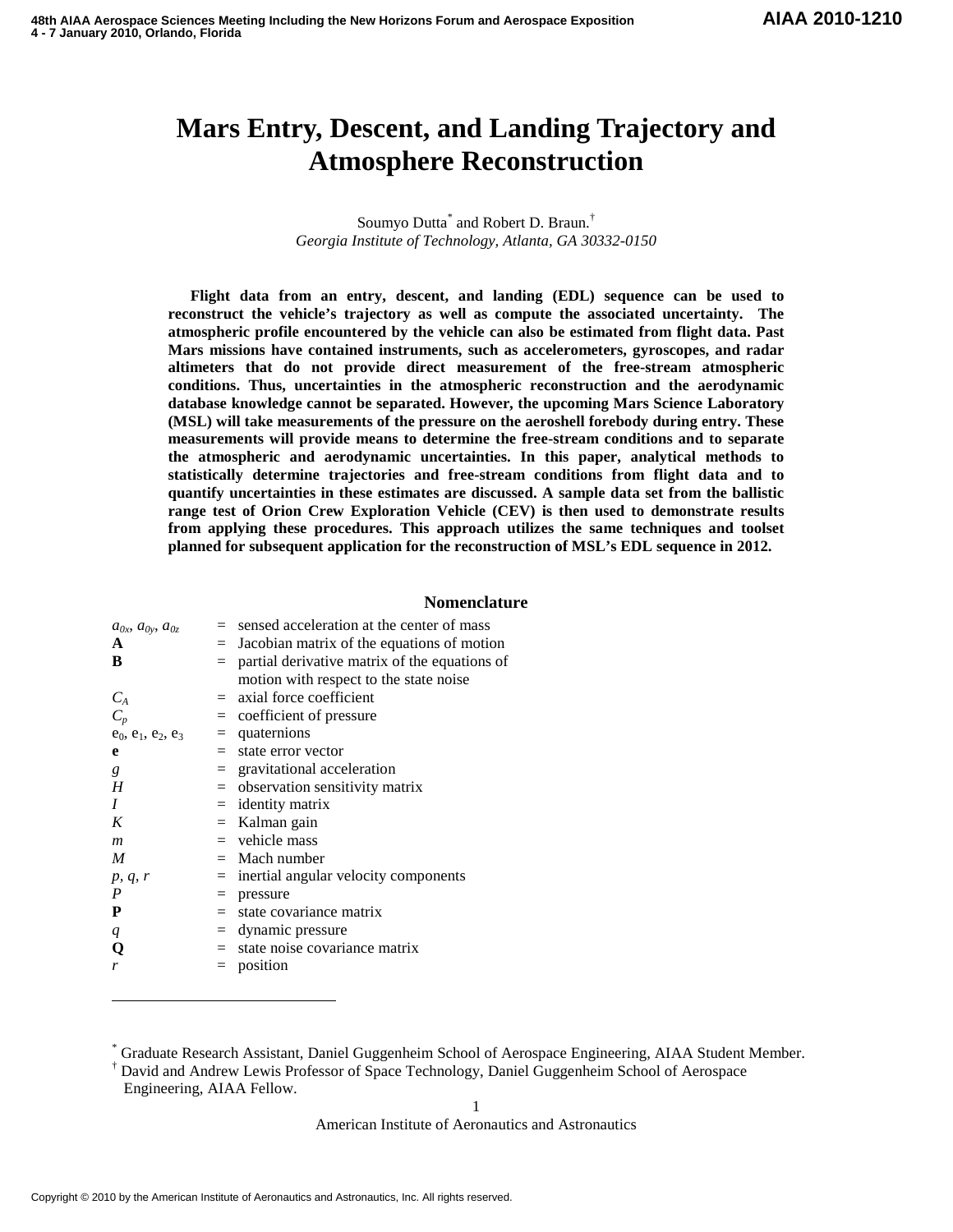|     | $=$ observation error covariance matrix |
|-----|-----------------------------------------|
|     | $=$ vehicle reference area              |
|     | $=$ planet-centric velocity magnitude   |
| $=$ | planet-centric velocity components      |
| $=$ | state noise vector                      |
|     | $=$ state deviation vector              |
|     | $=$ state vector                        |
|     | $=$ observation residual vector         |
|     | $=$ angle of attack                     |
| $=$ | sideslip angle                          |
|     | $=$ flight path angle                   |
|     | $=$ observation error                   |
|     | $=$ clock angle                         |
|     | $=$ cone angle                          |
|     | $=$ longitude                           |
|     | $=$ pitch angle                         |
|     | $=$ density                             |
|     | $=$ standard deviation                  |
|     | $=$ planet-centric latitude             |
|     | $=$ roll angle                          |
|     | $=$ state transition matrix             |
|     | $=$ yaw angle                           |
|     |                                         |
|     | Subscripts and superscripts             |
|     |                                         |

|              | $-$ backward pass           |
|--------------|-----------------------------|
| f            | $=$ forward pass            |
| $\dot{i}$    | $=$ pressure port condition |
| k            | $=$ time index              |
| $\mathbf{f}$ | $=$ total condition         |
| $\infty$     | $=$ free-stream condition   |
|              | $=$ nominal value           |
|              | $=$ best estimate           |

## **I. Introduction**

**POST-FLIGHT** reconstruction of the entry, descent, and landing (EDL) sequence has been conducted for every successful Mars mission to provide insight into the vehicle's trajectory and atmospheric conditions encountered successful Mars mission to provide insight into the vehicle's trajectory and atmospheric conditions encountered during the descent.<sup>1-4</sup> Previous Mars missions have provided flight data from on-board accelerometers, gyroscopes, and radar altimeters, which have allowed estimation of the position, velocity and attitude of the vehicles during the EDL timeline. Moreover, based on the sensed decelerations on the vehicle, the atmospheric profiles encountered by the vehicles have also been estimated.

However, these previous reconstructions<sup>1-4</sup> have used a deterministic process where the uncertainties of the measurements have not been included directly in the estimation. If statistical estimation methods are used to reconstruct the trajectory from flight data, the uncertainties in the observations can be incorporated into the estimation process, yielding the associated uncertainty in the reconstructed data.<sup>5</sup> Moreover, in the past, when the reconstructed trajectory has been used to estimate the atmospheric profile, uncertainties in the atmospheric conditions and in the knowledge of the aerodynamic coefficients of the vehicle have not been separable. As past Mars missions have lacked direct atmospheric measurements and have relied largely on inertial measurements, one could not estimate the free-stream conditions without assuming perfect knowledge of the vehicle aerodynamic database.

 The upcoming Mars Science Laboratory (MSL) mission will contain onboard pressure transducers that will measure the pressure along the vehicle forebody.<sup>6</sup> Seven pressure transducers located at known locations on the forebody will capture the pressure distribution on the vehicle through the hypersonic phase of entry. The pressure transducers are part of the Mars Entry, Descent, and Landing Instrumentation (MEDLI) project. One of the project's goals under the Mars Entry Atmospheric Data System (MEADS) program is to determine free-stream conditions such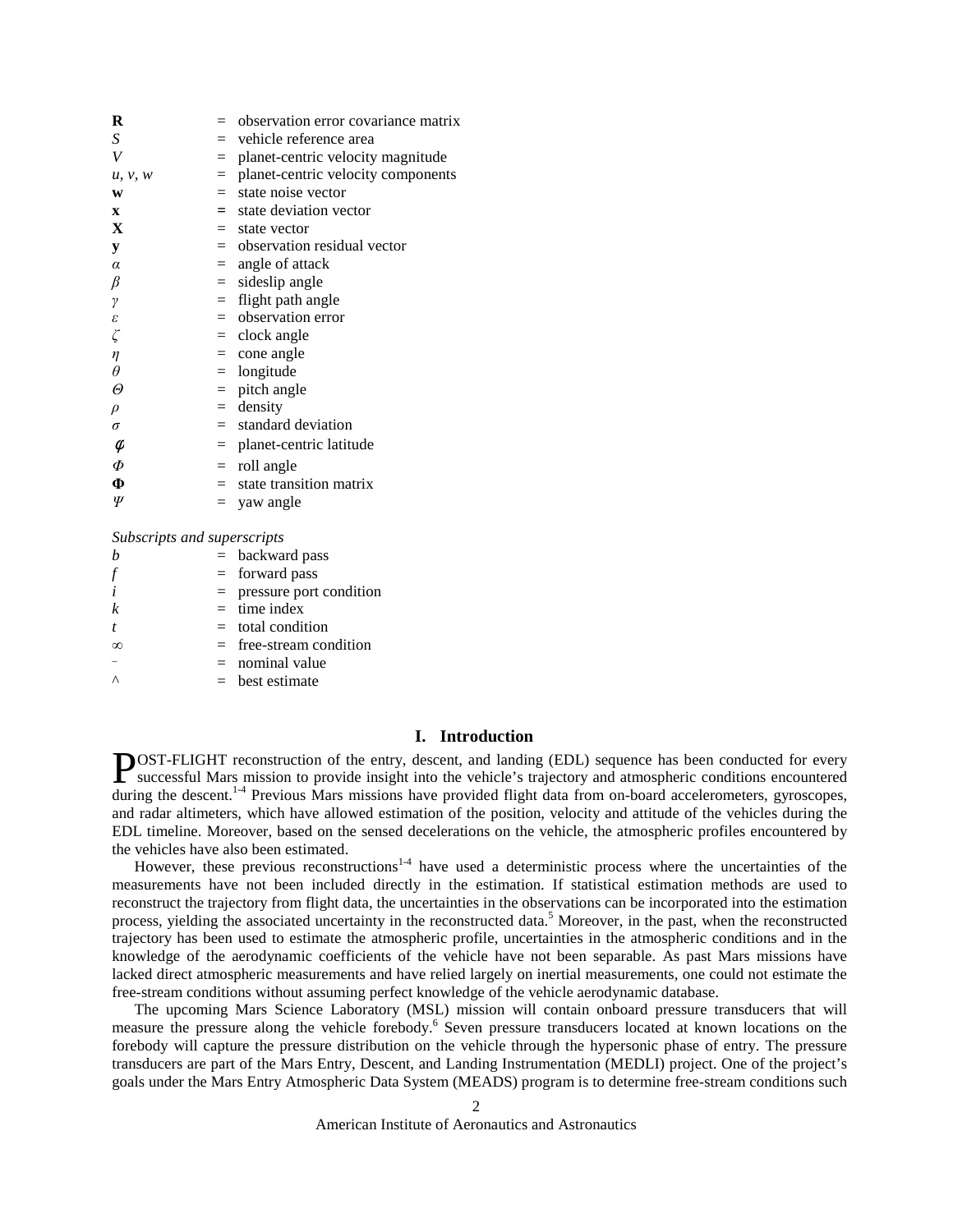as dynamic pressure  $(q<sub>∞</sub>)$  and Mach number  $(M<sub>∞</sub>)$ , and vehicle orientation parameters, such as angle of attack  $(α)$  and sideslip angle (β). The pressure transducer measurements will provide surface pressure measurements independent of the inertial measurements and radar altimeter data, thus allowing a reconstruction of atmospheric parameters independent of the aerodynamic uncertainties.

 This paper will present a framework on how to use surface pressure measurements in a trajectory and atmosphere reconstruction that integrates the uncertainties in the data within the estimation process. Past work done in trajectory reconstructions using pressure measurements will be presented, and traditional methods of atmospheric estimation will be analyzed. Subsequently, a reconstruction procedure using an extended Kalman filter (EKF) algorithm will be presented to statistically estimate the trajectory. Modifications necessary to incorporate pressure measurements in the process will also be discussed. Finally, data sets from ballistic range test of the Orion Crew Exploration vehicle (CEV) will be used as a test case for the methodology.

## **II. Deterministic trajectory and atmosphere reconstruction**

Traditional reconstruction techniques<sup>1-4</sup> have used deterministic methods to estimate a vehicle's trajectory and atmospheric profile. Data sets have contained acceleration of the center of mass and the Euler angle rates of the vehicle with respect to an inertial reference frame. The acceleration measurements are sensed accelerations ( $a_{0x}$ ,  $a_{0y}$ , and  $a_{0z}$ ) in the planet-centric coordinate system and the attitude measurements are inertial angular rates (p, q, r) in the vehicle-fixed coordinate system, where x, y, and z-axis refer to North, East, and down directions. To begin the reconstruction, the initial state vector of the vehicle has to also be known. The state vector consists of position, velocity and attitude of the vehicle. Vehicle position is usually in terms of radius from the center of the planet (r), planet-centric latitude ( $\phi$ ), and longitude (θ). Planet-detic latitude can replace planet-centric latitude in the state vector, but proper conversion between the two reference frames should be made.<sup>7</sup> Velocity states (u, v and w) are expressed in the vehicle-fixed reference frame. Attitude is usually given in terms of the aerodynamic Euler angles, namely yaw (Ψ), pitch (Θ) and roll angles (Φ). However, the equations of motions involving these angles contain trigonometric functions that approach singularities at certain angle values.<sup>9</sup> In order to avoid this situation, the angles are usually converted into quaternions or Euler parameters (e) that represent attitude of the body using four normalized parameters. The conversion from Euler angles to Euler parameters is given in Eq. (1).

$$
e_0 = \cos(\Phi/2)\cos(\Theta/2)\cos(\Psi/2) + \sin(\Phi/2)\sin(\Theta/2)\sin(\Psi/2)
$$
 (1a)

$$
e_1 = \sin(\Phi/2)\cos(\Theta/2)\cos(\Psi/2) - \cos(\Phi/2)\sin(\Theta/2)\sin(\Psi/2)
$$
 (1b)

$$
e_2 = \cos(\Phi/2)\sin(\Theta/2)\cos(\Psi/2) + \sin(\Phi/2)\cos(\Theta/2)\sin(\Psi/2)
$$
 (1c)

$$
e_3 = \cos(\Phi/2)\cos(\Theta/2)\sin(\Psi/2) - \sin(\Phi/2)\sin(\Theta/2)\cos(\Psi/2)
$$
 (1d)

$$
e_0^2 + e_1^2 + e_2^2 + e_3^2 = 1 \tag{1e}
$$

After expressing the initial states in terms of the state elements discussed above, equations of motion can be used to propagate the trajectory from initial time to final time. Equation (2) displays a set of equations of motion expressed in planet-centric reference frame.<sup>8</sup> The gravitation component of acceleration (g) is dependent on the gravitational model and is usually problem-specific. Normally, a second zonal harmonic model is sufficient for EDL trajectory reconstruction purposes, although higher-fidelity models can be used.

$$
\dot{r} = -w \tag{2a}
$$

$$
\dot{\phi} = u/r \tag{2b}
$$

$$
\dot{\theta} = v/r \cos \phi - \Omega \tag{2c}
$$

$$
\dot{u} = a_{0x} + (1/r)(uw - v^2 \tan \phi) + g_x
$$
 (2d)

$$
\dot{v} = a_{0y} + (1/r)(uv \tan \phi + vw) + g_y
$$
 (2e)

$$
\dot{w} = a_{0z} - (1/r)(u^2 + v^2) + g_z \tag{2f}
$$

$$
\begin{bmatrix} \dot{e}_0 \\ \dot{e}_1 \\ \dot{e}_2 \\ \dot{e}_3 \end{bmatrix} = \frac{1}{2} \begin{bmatrix} -e_1 & -e_2 & -e_3 \\ e_0 & -e_3 & e_2 \\ e_3 & e_0 & -e_1 \\ -e_2 & e_1 & e_0 \end{bmatrix} \begin{bmatrix} p \\ q \\ r \end{bmatrix}
$$
\n(2g)

 Once the trajectory has been reconstructed, atmospheric parameters can be estimated using the inertial acceleration measurements, knowledge of the aerodynamic coefficients of the vehicle and the velocity history during the descent. Equation (3), which is based on the definition of axial force coefficient  $(C_A)$ , shows how free-stream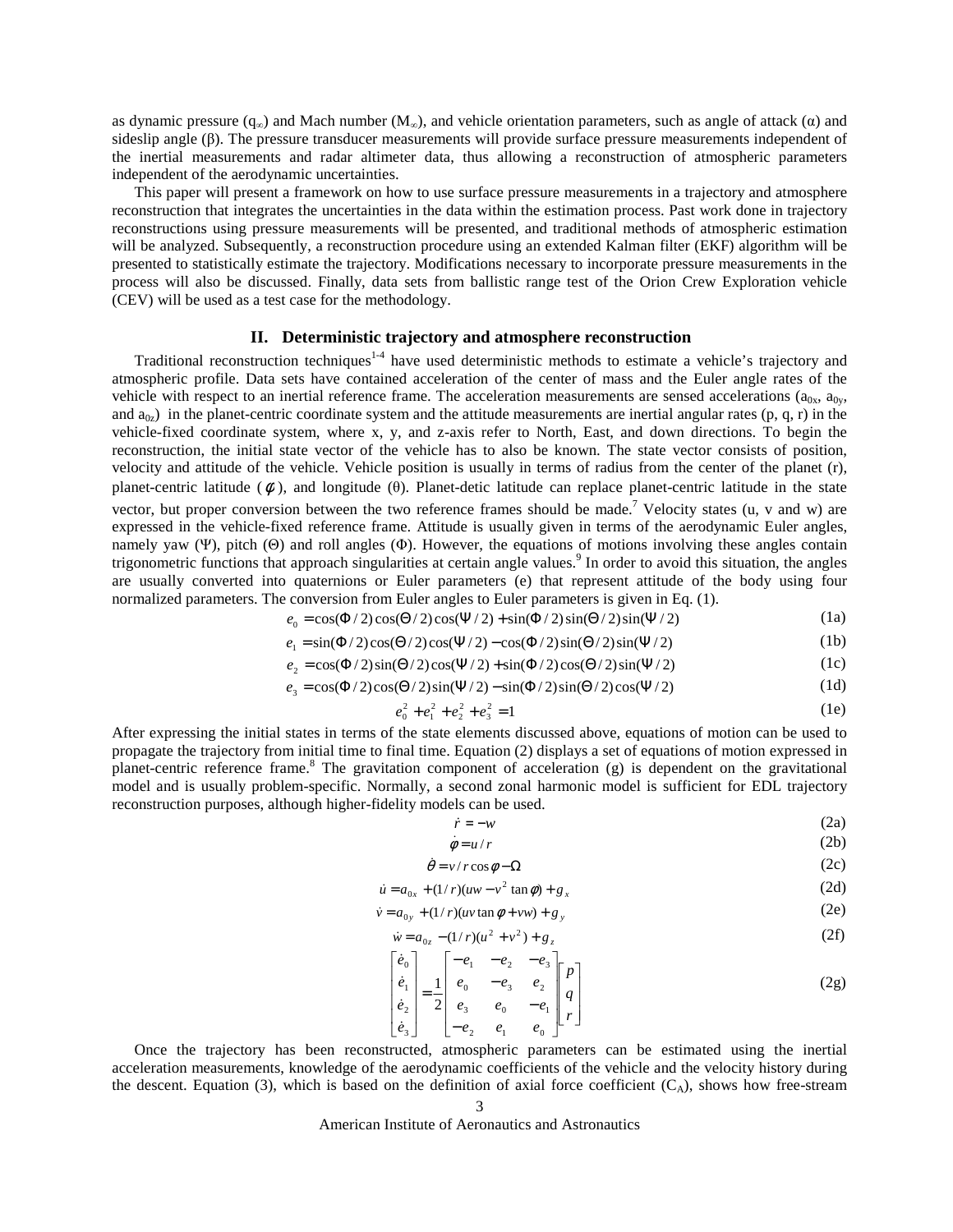density ( $\rho_{\infty}$ ) can be estimated from sensed axial acceleration ( $a_{0x}$ ) and the reconstructed velocity (V). Mass (m) of the vehicle and reference area (S) are also present in the equation.

$$
\rho_{\infty} = \frac{ma_{0x}}{0.5V_{\infty}^2 SC_A}
$$
\n(3)

 This procedure does not include the uncertainties in the axial force measurements or the aerodynamic coefficients as weighting factors in the estimate of the density. Thus, atmospheric uncertainty and aerodynamic uncertainties are not separable. However, if other measurements, such as pressure transducer data, can be collected during an EDL sequence, the uncertainties in the atmospheric parameters can be quantified independently of the vehicle aerodynamics. This is the motivation behind flight of the MEADS sensors in the upcoming MSL mission.

 Observations from on-board pressure transducers to estimate free-stream conditions have been collected previously. The Shuttle Entry Air Data System (SEADS) program of the 1980's used a flush-mounted air data system to estimate the pressure distribution across the Space Shuttle forebody during entry. The MEDLI program's pressure data system is in large part based on the SEADS concept. The SEADS project was able reconstruct the free-stream conditions during shuttle entry successfully, and verified its results with simulation and wind tunnel data.<sup>10</sup> However, reconstructions based on SEADS data did not blend the inertial measurements with the pressure distribution data. Instead, a sequential batch-filter was used together with a database of pressure distributions on the vehicle forebody for different flight conditions to estimate the aerodynamic parameters that would create the pressure measurements at the transducers during an EDL sequence. As such, potential coupling between uncertainties in the trajectory estimate and uncertainties in the atmosphere estimate were not included in the SEADS analysis.

 Attempts to reconstruct free-stream conditions for Mars missions in a fashion similar to SEADS have been unsuccessful in the past. The Viking landers, which contained stagnation pressure measurement ports, are the only previous Mars mission to sample atmospheric pressure during the descent. Unfortunately, the pressure data returned from these missions showed significant scatter, limiting application of this dataset.<sup>11</sup> Since the Viking landers, no other successful Mars mission has taken pressure measurements during an EDL sequence. MSL will become the first mission to collect a large volume of Mars pressure data during the hypersonic descent phase. Due to the large uncertainty in our knowledge of the Martian atmosphere, a trajectory reconstruction of a Mars EDL sequence that can also estimate the atmospheric profile with a high degree of certainty would be a significant scientific and engineering resource.

## **III. Statistical trajectory and atmospheric estimation procedure**

Accurate estimation for both the trajectory and atmosphere hinges on a procedure to combine information from the various measurement types into a single estimate of the state. Moreover, the estimate should be biased towards measurement types that are more certain; thus, a weighting factor dependent on the data uncertainty needs to be part of the estimation procedure. There are several estimation algorithms available that allow the use of weighting factors to update an estimate based on the measurements collected. The most common type used in navigation and reconstruction-type applications is the extended Kalman filter. A Kalman filter is based on the idea of creating a nominal trajectory and then predicting values of different types of measurements, such as acceleration, throughout the trajectory. The difference between the actual measurements and the predicted measurements is used to update the nominal trajectory. This statistical estimation procedure is composed of two parts:

- i. Measurement equations: A method to predict the measurements at a given state
- ii. Statistical filter: An algorithm to combine information from various measurement types

### **A. Measurement Equations**

A key requirement for statistical estimation tools such as the Kalman filter is a representation of what the measurements should be at a given state. The actual measurements can then be compared with the predicted measurements, and the state can be appropriately updated. A Kalman filter is based on linear filter theory, so it assumes the measurements are a linear function of the state vector plus a measurement error. If one considers pressure measurements at n different transducers, the pressure can be expressed as shown in Eq. 4.

$$
P_i = f_i(\mathbf{X}) + \varepsilon_i \tag{4a}
$$

$$
\begin{bmatrix} P_1 \\ \cdot \\ P_n \end{bmatrix} = \begin{bmatrix} f_1(\mathbf{X}) \\ \cdot \\ f_n(\mathbf{X}) \end{bmatrix} + \begin{bmatrix} \varepsilon_1 \\ \cdot \\ \varepsilon_n \end{bmatrix}
$$
 (4b)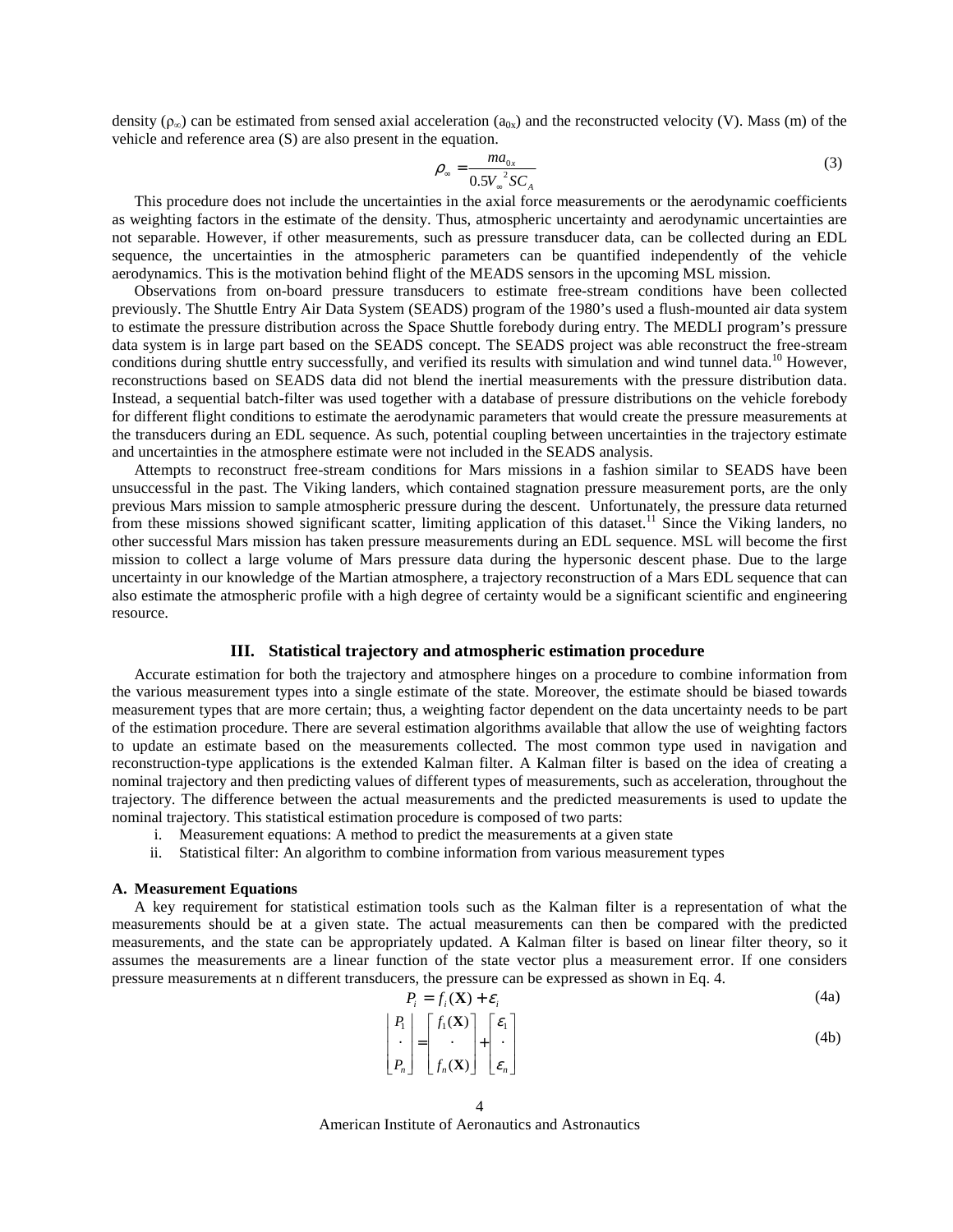Here,  $P_i$  is the pressure at the i-th orifice, f represents some function of the state vector  $(X)$  and  $\varepsilon$  represents the measurement error. Kalman filter, like many Bayesian statistical estimators, assumes that the measurement error distribution is normal, and the error is an unbiased estimator, i.e. the expectation of the error,  $E[\epsilon] = 0$ . For most measurement types, f is a non-linear function, but using a first-order Taylor series expansion, Eq. 4 can be linearized about a point  $\overline{\mathbf{X}}$  (the nominal estimate of the state) as shown in Eq. 5, where **x** is the deviation in state from  $\overline{\mathbf{X}}$ .

$$
P_i = f_i(\overline{\mathbf{X}}) + [\partial f / \partial \mathbf{X}]_{\mathbf{X} = \overline{\mathbf{X}}} \mathbf{x} + \varepsilon_i
$$
 (5)

A measurement sensitivity (Jacobian) matrix (H), as seen in Eq. 6, can now be defined.

$$
H \equiv \left[\partial f_1 / \partial \mathbf{X} \cdot \partial f_n / \partial \mathbf{X} \cdot \partial f_n / \partial \mathbf{X}\right]_{\mathbf{x} = \overline{\mathbf{x}}} \tag{6}
$$

 The measurement sensitivity equations have to be developed for various measurement types. Christian et al. discusses the development of the sensitivity matrix for accelerometer and radar altimeter measurements.<sup>5</sup> In addition, a special modification of the Kalman filter, known as the Kalman-Schmidt filter, can estimate systematic errors in the measurement types. Measurement sensitivity equations for accelerometer and radar measurements in such cases can be found in Refs. 7 and 12. In the present analysis, pressure data measurement equations and their sensitivity matrices are discussed.

 Measurement sensitivity expressions for pressure data are developed by numerical differentiation due to the complexity of the expressions relating the trajectory states with the aerodynamic states. The measurement prediction expressions are functions of the state vector that normally consists of the position, velocity, and attitude of the vehicle. However, for the pressure measurement case, free-stream pressure  $(p_{\infty})$  and free-stream density  $(p_{\infty})$  are added to the state vector. Their equations of motion are derived from the hydrostatic equation and an atmospheric equation of state, respectively (Eq. 7). For this study, the isothermal gas equation of state was used, but any other state equation that takes advantage of a model of the gas dynamics can be substituted.  $\dot{P}_e$ 

$$
\dot{P}_{\infty} = \rho_{\infty} g w \tag{7a}
$$

$$
\dot{\rho}_{\infty} = \rho_{\infty}^2 g w / P_{\infty} \tag{7b}
$$

During the hypersonic phase, the velocity of the vehicle is large with respect to the wind velocity. So the planetrelative velocity can be used to calculate the angle of attack and angle of sideslip (Eq. 8). The relative velocity to the wind should be used for more precision. In those cases, the wind speed is included as a part of the state vector, but an equation of motion for the wind speed must then be included. For simplicity, winds are not modeled in this study. The two orientation angles can then be combined into a total angle of attack,  $\alpha_t$  (also Eq. 8).

$$
\alpha = \tan^{-1}(w/u) \tag{8a}
$$

$$
\beta = \sin^{-1}(v/V) \tag{8b}
$$

$$
\alpha_t = \cos^{-1}(\cos \alpha \cos \beta) \tag{8c}
$$

The velocity magnitude can be used to calculate the local Mach number. The speed of sound needed for Mach number calculation is a strong function of altitude and can be calculated from the state vector. Finally, the pressure port locations have to be stated. Normally, the locations of these orifices are known in terms of clock (ζ) and cone (η) angles. The cone angle describes the orifice's location with respect to the maximum diameter of the aeroshell. The clock angle describes the port's location on the aeroshell from the y-axis in the y-z plane. Since the pressure ports' orientation with respect to the forebody does not change during the flight, the cone and clock angles are constant throughout the trajectory. Once the total angle of attack, Mach number and the clock and cone angles of the ports are known, the pressure coefficient  $(C_P)$  at each orifice can be found from tables created from the vehicle aerodynamic database. An example of such a table is shown in section IV as Table 2. After the pressure coefficient is found, the pressure at each surface location can be calculated using the vehicle velocity and free-stream pressure and density which are state elements. The sensitivity matrix can be calculated by perturbing each of the state elements by a small amount and calculating the change in the predicted port pressure. This numerical method of calculating the sensitivity matrix is necessary since a closed form solution is not possible due to the fact that the pressure coefficient values are being computed from tables. Numerical ill-conditioning issues can arise based on what tolerance value is used to perturb the pressure prediction equations.

# B. **Extended Kalman Filter**13, 14

The next step in the reconstruction process is to use a statistical filter to combine the measurement information with the nominal estimate of the state. For this study, this process was achieved using an extended Kalman filter. A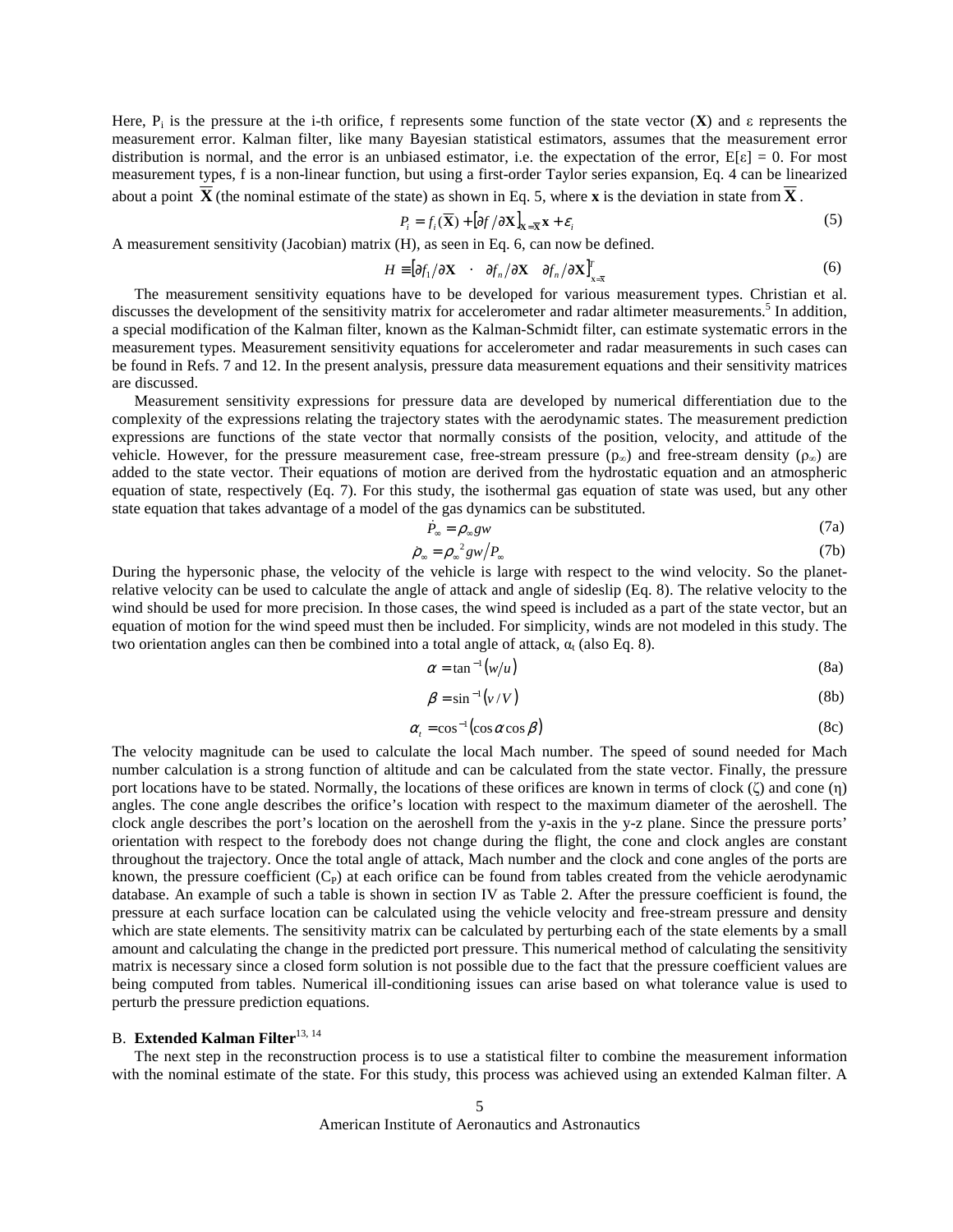Kalman filter is based on linear filter theory and uses the difference between predicted and measured data to update the estimate of the state. An extended Kalman filter is a modification of the original Kalman filter to express the nonlinearity in the system dynamics that is lost in the linearization needed for the original Kalman filter. Consider the linearization of the state vector at time increment k as a function of the state at time k-1 and a random state noise vector (**w**) as seen in Eq. 9. Recall that **x** is the deviation in state and **X** is the state vector.

$$
\mathbf{X}_{k} = \mathbf{X}_{k-1} + \left[\frac{\partial \mathbf{X}(t_{k})}{\partial \mathbf{X}(t_{k-1})}\right] \mathbf{x}_{k-1} + \mathbf{w} = \mathbf{X}_{k} + \Phi_{k} \mathbf{x}_{k-1} + \mathbf{w}
$$
\n(9)

The state transition matrix  $(\Phi)$  is the function that propagates the state from k-1 to k. The linear Kalman filter needs a nominal trajectory from the initial state to the end state, and the filter estimates the deviation in the state around this nominal trajectory. The extended Kalman filter does not need a nominal trajectory from the start to the end of the trajectory. Instead, the propagation from k-1 to k is done using the nonlinear equations of state. Then, when the state estimate is updated at time k using the measurements, this new estimate is used to propagate to time  $k+1$ . Thus, the nonlinearity inherent in the system dynamics can be better handled using the extended Kalman filter algorithm rather than the linearized Kalman filter.

In addition to the equation that defines the state vector, relationships are also needed to define the uncertainty in the state and how these values propagate over time. In Eq. 4, ε was introduced as the measurement error. The state vector also has a similar error term known as the state error vector  $(e_k)$  which contains the error in each element of the state vector at time k. EKF assumes that the state error is also normally distributed and thus a state covariance matrix (**P**) can be introduced which is defined as  $E[e_k e_k^T]$ . A measurement covariance matrix  $(\mathbf{R}_k)$  can be defined at time k where  $\mathbf{R}_k = E[\epsilon \epsilon^T]$ .

As is the case with the state vector, the state covariance vector must be propagated from time k-1 to k. State transition matrices can be used to accomplish this operation as seen in Eq. 10, where  $\mathbf{Q}_k$  is the state noise covariance  $(i.e. Q_k = E[ww^T]).$ 

$$
\mathbf{P}_{k} = \Phi_{k-1} \mathbf{P}_{k-1} \Phi_{k-1}^{T} + \mathbf{Q}_{k-1}
$$
 (10)

 A Riccatti-type differential equation can also be used to update the covariance vector as seen in Eq. 11. Here **A** is the Jacobian of the equations of motion with respect to the state vector and produces a matrix similar to what is found in Eq. 6 for the measurement expressions. **B** is the partial derivatives of the equations of state with respect to the state noise vector. All of these matrices are evaluated at the current time k-1 and are used to propagate P to time k.

$$
\dot{\mathbf{P}} = \mathbf{A}\mathbf{P} + \mathbf{P}^T \mathbf{A}^T + \mathbf{B} \mathbf{Q} \mathbf{B}^T
$$
 (11)

In order to begin the EKF process, a nominal estimate at the current time must be found. If the current time is k, then the nominal state estimate  $(X_k)$  can be found from the final estimate at  $k-1$  as described before. The covariance matrix can be similarly estimated at time  $k$  ( $\overline{P}_k$ ). Then, the best state estimate at time  $k$  ( $\hat{X}_k$ ) is found by Eq. 12a, where  $K_k$  is the Kalman gain (Eq. 12b) and  $y_k$  is the measurement residual vector. The measurement residual vector (**y**) is defined as the difference between all of the actual measurements at the current time and the corresponding predicted measurements at the nominal state. Within the expression for the Kalman gain,  $H_k$  is the measurement sensitivity matrix and evaluated at time k. Finally, the state covariance for the best estimate  $(\hat{P}_k)$  is found using Eq. 12c. In Eq. 12c, I is the identity matrix.

$$
\hat{\mathbf{X}}_k = \overline{\mathbf{X}}_k + K_k \mathbf{y}_k \tag{12a}
$$

$$
K_k = \overline{\mathbf{P}}_k H_k^T \left( H_k \overline{\mathbf{P}}_k H_k^T + R_k \right)^{-1} \tag{12b}
$$

$$
\hat{\mathbf{P}}_k = (I - K_k H_k) \overline{\mathbf{P}}_k (I - K_k H_k)^T + K_k R_k K_k^T
$$
\n(12c)

The algorithm for this filter can be summarized as follows:

- 1) Initialize the state vector and the state covariance matrix at time  $t_{k-1}=t_0$  and let  $k=1$ , where k is an index of the epoch when measurement was taken.
- 2) Read in measurement at time  $t_k$ .
- 3) Calculate a nominal state at  $t_k$  ( $\overline{\mathbf{X}}_k$ ) by integrating the non-linear equations of motions (Eqs. 2 and 7) with  $\hat{\mathbf{X}}_{k-1}$  as the initial condition.
- 4) Calculate the nominal state covariance matrix  $(\bar{\mathbf{p}}_k)$  using the state transition matrix (Eq. 10) or the Riccati equations (Eq. 11).
- 5) Calculate the measurement residual vector  $(y_k)$ , the measurement sensitivity matrix  $(H_k)$ , and the Kalman gain  $(K_k)$  using the nominal state and state covariance (Eq. 12b).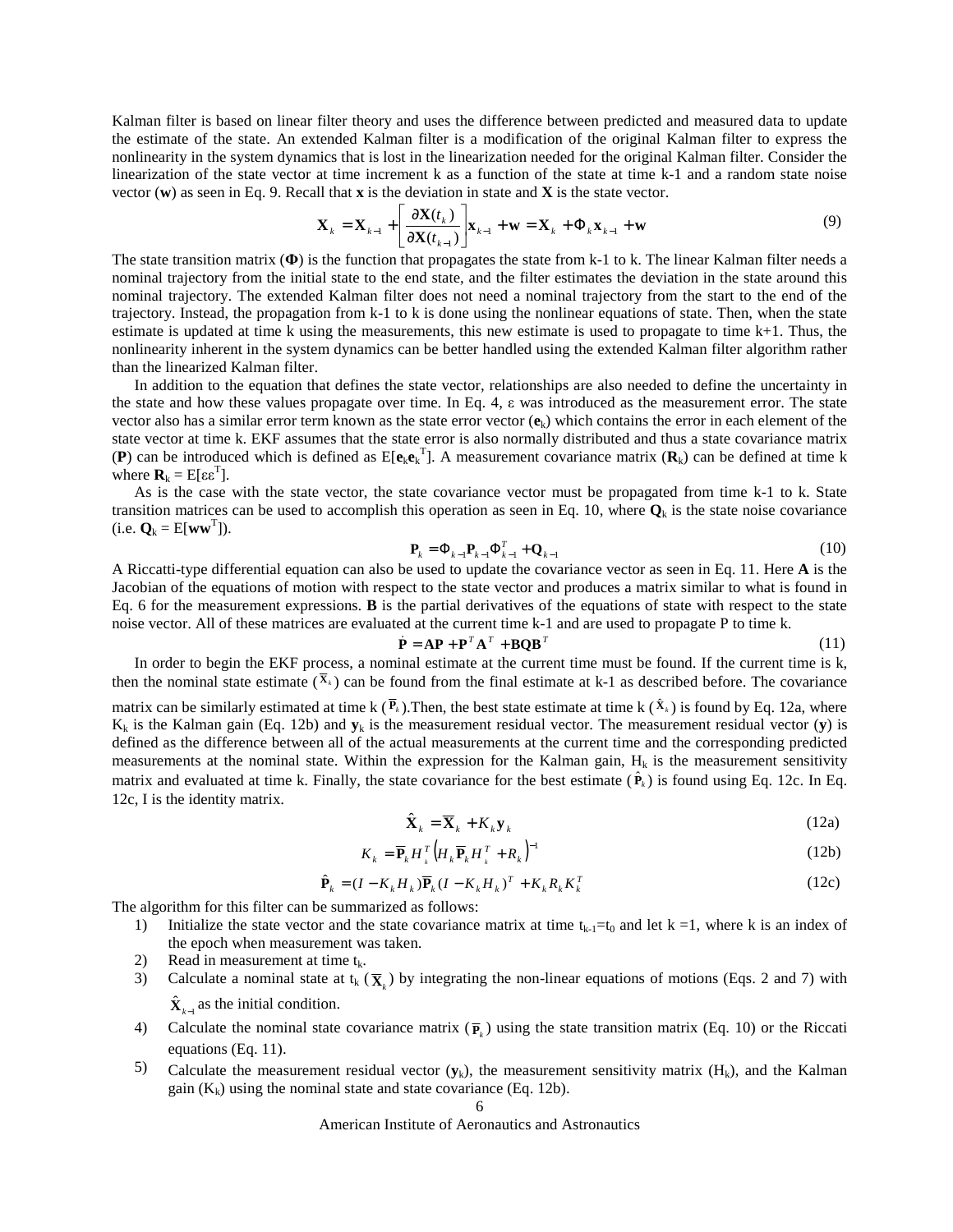- 6) Calculate the best estimate of the state  $(\hat{\mathbf{X}}_k)$  and state covariance  $(\hat{\mathbf{P}}_k)$  using Eqs. 12a and 12c.
- 7) Increment counter k and go back to step 2 until measurements at all times have been read.

A difference between the extended Kalman filter and the standard Kalman filter is highlighted in step 3 of the algorithm where the nominal state is calculated by integrating the non-linear equations and the last best estimate is used as the initial condition. In a highly non-linear problem, large deviations could be propagated through this linear approximation. The extended Kalman filter effectively re-linearizes the state estimate at the last best estimate found whenever a new measurement is processed, thus reducing deviations that can result from linearizing a non-linear problem.

An advantage of the extended Kalman filter is that it provides an efficient way to incorporate more than one type of measurement. Each measurement type has a unique measurement sensitivity matrix and observation covariance. Thus, when the filter is processing measurement type A, the appropriate H and R matrices are used with the nominal state error covariance. If measurement type B has to be processed at the next time step, only the H and R matrices will change in the algorithm.

Moreover, one can see that the state is affected by three factors by looking at Eq. 12b for the Kalman gain and Eq. 12a for the state update. The Kalman gain is a function of the current state uncertainty  $(P_k)$ , the measurement uncertainty  $(R_k)$  and the residual between the predicted and actual measurements  $(y)$ . If the state estimate is more certain than the measurements being processed, the filter will be minimally affected by the data. In addition, the filter can "blend" the information from the various data types, and the state estimate will be weighted towards the measurement with the smallest observation error, which can be gleaned from its observation covariance matrix. When two or more data types are being processed sequentially, the state estimate initially may oscillate between the measurements from the differing sources, but the filter quickly uses the weighting information from the R matrices to calculate the blended estimate. Finally, the residual of the measurements can scale the update of the state. If the predicted measurements were very close to the actual measurements, then the state update will be minimal. To demonstrate this concept, Mars Pathfinder reconstruction data is used below. Details about this trajectory reconstruction can be found in Ref. 5, with additional background information in Ref. 2. Figure 1 demonstrates the effect of data blending by showing the estimate of altitude for Mars Pathfinder when the radar altimeter measurements are included with the accelerometer measurements. One way to compare the effect of uncertainty in the estimate is to vary the weighting factor for the measurements being used. As one can see, the altitude estimate initially oscillates between the accelerometer and radar altimeter observations, but finally the EKF moves the estimate towards the less uncertain measurements, which in this case comes from the radar altimeter.



**Figure 1: Effect of blending different data types on the estimate of altitude for Mars Pathfinder. The altitude shown is above Mars mean radius.** 

Another advantage of the extended Kalman filter is that it can be used to sequentially reconstruct the trajectory in either a forward or backwards manner. The reconstruction can be conducted starting from the atmospheric entry all the way down to the ground (forward pass) or using a projected landing location to estimate the trajectory up to the entry conditions (backwards pass). The forward pass starts its estimate from an initial state and covariance that is found independent of the trajectory reconstruction process. Also, the reconstruction is conducted in a chronological manner. The backwards pass has the advantage of starting at a smaller uncertainty value as it begins from the end of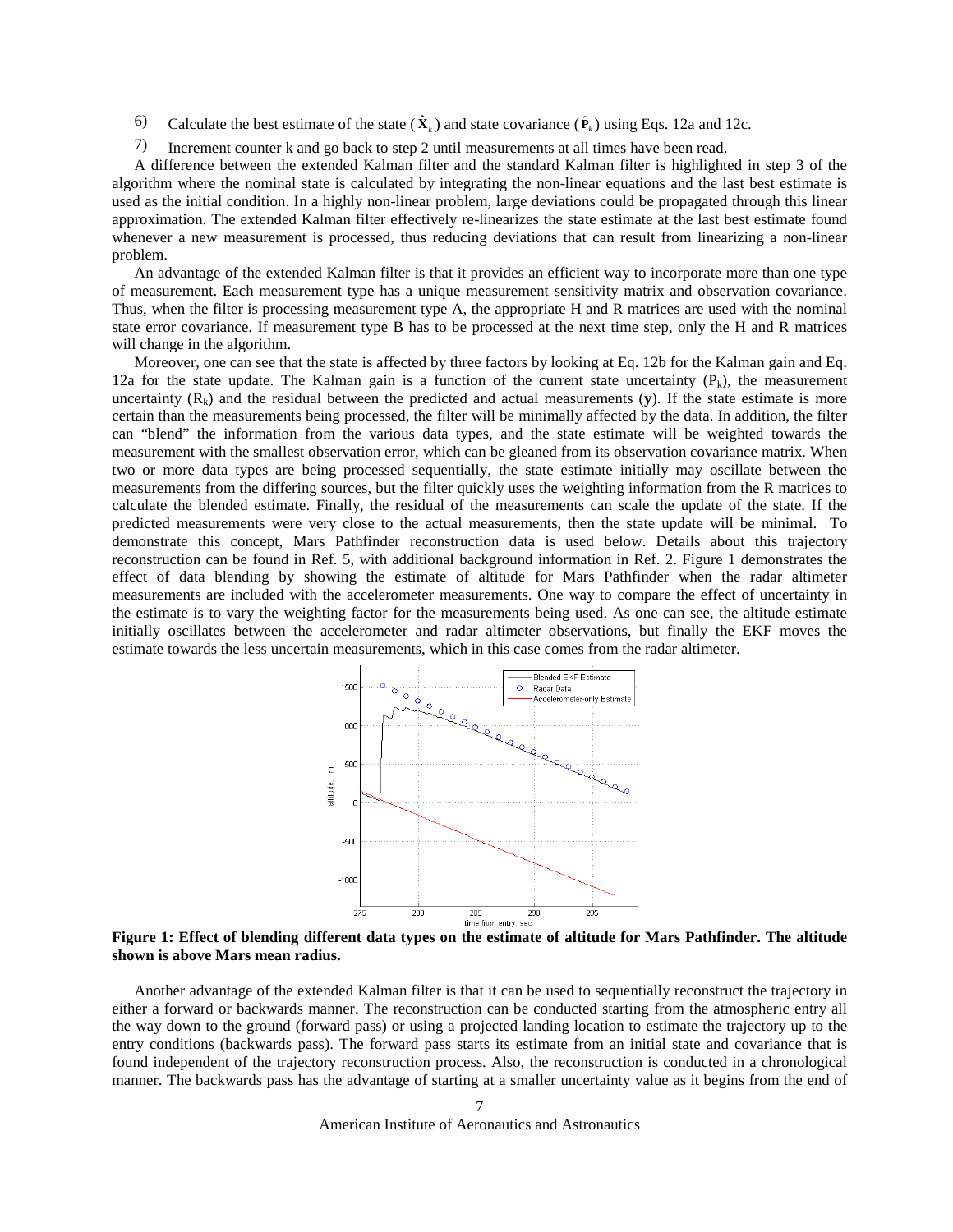the forward estimate. The forward (f) and backward (b) pass estimates can be combined using the Fraser-Potter smoothing solution, <sup>14</sup> which is shown in Eqs. 13.

$$
\hat{\mathbf{P}}_k = \left[\hat{\mathbf{P}}_{jk}^{-1} + \hat{\mathbf{P}}_{bk}^{-1}\right]^{-1} \tag{13a}
$$

$$
\hat{\mathbf{X}}_k = \hat{\mathbf{P}}_k \left[ \hat{\mathbf{P}}_{jk}^{-1} \hat{\mathbf{X}}_{jk} + \hat{\mathbf{P}}_{bk}^{-1} \hat{\mathbf{X}}_{bk} \right]
$$
(13b)

An advantage of combining both the forward and backward estimates is to find an optimal estimate of the trajectory. The forward pass estimate at time k uses the measurement data from  $t_{\text{entry}}$  to k, while the backward pass uses the measurement data from time tground to k. The combined smoothed estimate can use measurement data at all times to create the estimate at k. Figure 2 shows the forward, backward, and smoothed estimate of the altitude of Mars Pathfinder, which is used to demonstrate the advantage of the smoothing algorithm. The one-sigma uncertainties associated with the three estimates are also shown.



**Figure 2: Forward and backward runs and smoothing on the estimate of altitude for Mars Pathfinder.**

## **IV. Test Case**

Results from a sample case are presented in this section to test the methodology. As MSL will not provide a data set until 2012, measurements from a ballistic range test of a Crew Exploration Vehicle (CEV) model is used to apply the trajectory and atmospheric reconstruction procedures.<sup>16</sup> The ballistic range test was conducted on July 15, 2008 at the Aberdeen Army Proving Ground (APG) in Aberdeen, MD. As shown in Figure 3, the test utilized two titanium models of the CEV. The models were referred to as the pressure-telemetry modules (PTM). The PTMs were launched from a ballistics range gun and data was collected for approximately 20 seconds after they exited the muzzle. Although data sets for both models were available, only the results for the second model (labeled PTM2) are analyzed below. Some key parameters for PTM2 are summarized in

Table **1**. The center of gravity (CG) locations are with respect to U.S. Army Research Laboratory coordinate system convention.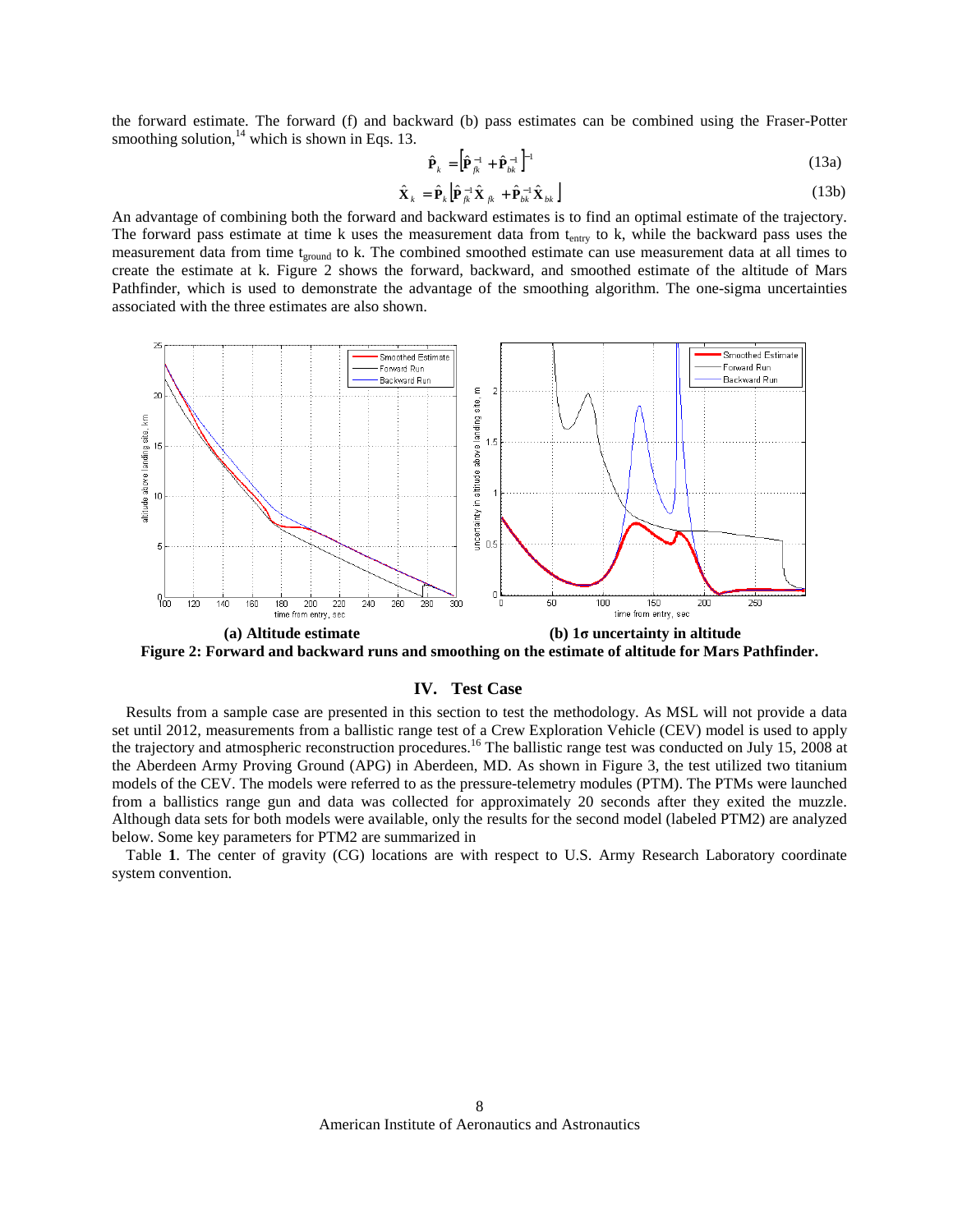

**(a) PTM1 (b) PTM2 Figure 3. CEV models used in the pressure-telemetry tests.<sup>16</sup>**

| Table 1. Physical parameters for PTM2 |        |                       |  |  |  |
|---------------------------------------|--------|-----------------------|--|--|--|
| <b>Mass</b>                           | 18.422 | 1b                    |  |  |  |
| $CG_{x}$                              | 2.488  | in                    |  |  |  |
| $CG_{v}$                              | 0.002  | in                    |  |  |  |
| CG <sub>z</sub>                       | 0.187  | in                    |  |  |  |
| $I_{xx}$                              | 69.144 | $1b$ -in <sup>2</sup> |  |  |  |
| $I_{vv}$                              | 50.978 | $1b$ -in <sup>2</sup> |  |  |  |
| $I_{zz}$                              | 51.322 | $1b$ -in <sup>2</sup> |  |  |  |
| Length                                | 4.268  | in                    |  |  |  |
| Diameter                              | 6.500  | in                    |  |  |  |
| Data sampling rate                    | 7.940  | KHz                   |  |  |  |

As can be surmised from the name of the experiment, the models collected pressure data along with telemetry data during their flight. The telemetry information consisted of sensed accelerations, angular rates and magnetometer measurements. Additionally, a tracking radar calculated the range and range rate of the models with respect to a fixed station. Also, the on-site meteorological station provided temperature, pressure and wind speed information.

 There are fundamental differences between MSL and this ballistic range test. The ballistic range model achieves a maximum Mach number of 3.5 during its flight, while MSL is going to achieve speeds several times greater. The PTM only climbs up to 800 meters thus the data set will not contain measurements from the upper atmosphere, which can compare well with the thin atmosphere of Mars. Finally, since the PTM is shot out of a gun, it is acted upon by very high accelerations and angular rates at the beginning of the flight. These accelerations are illustrated in Figure 4.



9

American Institute of Aeronautics and Astronautics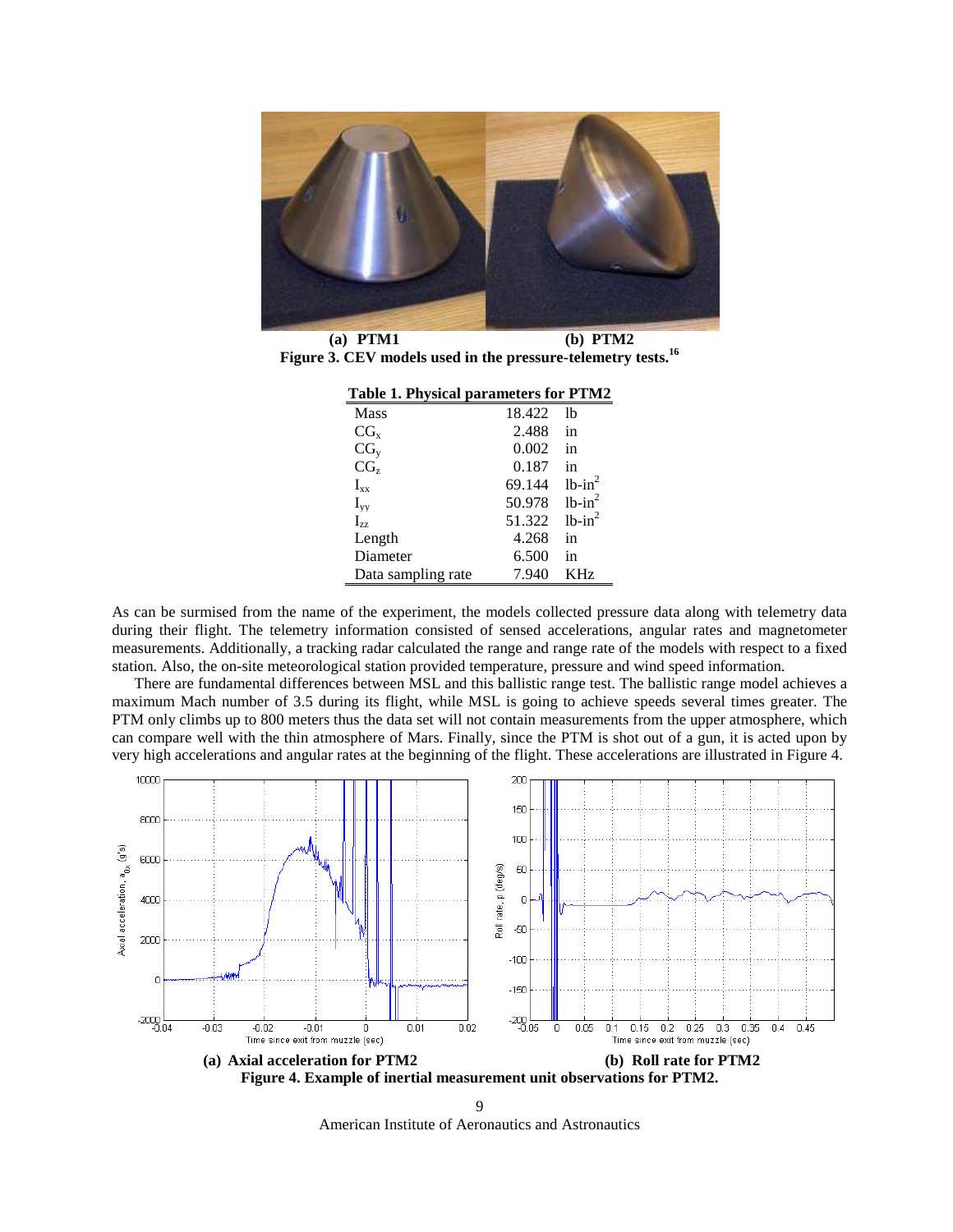As one can see from the figure, the vehicle undergoes almost 7000 g's of acceleration and several hundred degrees per second of angular velocity. MSL will not face this type of flight regime. However, despite these differences, the EKF algorithm should be insensitive to the magnitude of data that it handles. Regardless of the actual values of the data, if the measurement equations and the algorithm are simulated correctly and proper values are used for the observation errors, the filter should be able to reconstruct the trajectory and atmosphere that the PTM encounters. Furthermore, since the types of observations that the PTMs obtained are comparable to the types of data MSL is planning to obtain, a successful reconstruction of the PTM's trajectory bodes well for similar success with MSL's data set.

 As mentioned in section III, the pressure measurement prediction equations are dependent on tabulated values of the pressure coefficient as function of total angle of attack, Mach number, and the orifice cone and clock angle. An example of such a table for PTM2 is given in Table 2.

| Table 2. Pressure coefficient values for PTM2 at $M = 0.6$ and $\eta = 14$ degrees |          |                                |          |          |          |          |
|------------------------------------------------------------------------------------|----------|--------------------------------|----------|----------|----------|----------|
| Angle of                                                                           |          | Clock Angle, $\zeta$ (degrees) |          |          |          |          |
| attack, $\alpha$ (deg)                                                             | $\theta$ | 5                              | 10       | 15       | 20       | 25       |
| 0                                                                                  | 1.096745 | 1.096747                       | 1.096749 | 1.09675  | 1.096752 | 1.096754 |
| 5                                                                                  | 1.096761 | 1.096763                       | 1.096764 | 1.096766 | 1.096768 | 1.09677  |
| 10                                                                                 | 1.096772 | 1.096774                       | 1.096776 | 1.096778 | 1.096779 | 1.096781 |
| 15                                                                                 | 1.09678  | 1.096781                       | 1.096783 | 1.096785 | 1.096786 | 1.096788 |
| 20                                                                                 | 1.096783 | 1.096784                       | 1.096786 | 1.096788 | 1.096789 | 1.096791 |
| 25                                                                                 | 1.096781 | 1.096783                       | 1.096784 | 1.096786 | 1.096788 | 1.096789 |
| 30                                                                                 | 1.096775 | 1.096777                       | 1.096778 | 1.09678  | 1.096782 | 1.096783 |
| 35                                                                                 | 1.096765 | 1.096767                       | 1.096768 | 1.09677  | 1.096771 | 1.096773 |
| 40                                                                                 | 1.09675  | 1.096752                       | 1.096753 | 1.096755 | 1.096756 | 1.096758 |
| 45                                                                                 | 1.096731 | 1.096733                       | 1.096734 | 1.096736 | 1.096737 | 1.096739 |

To match data types with MSL, this analysis only considered the acceleration, angular rates, radar measurements and pressure observations from the PTM2 data set. As was shown in Eq. 2, accelerations and angular rate information are used in the equations of motion to propagate the state one time increment to another. So these measurement types are not explicitly used in the EKF tool using Eq. 12. However, the state noise vector (**v**) is defined based on the measurement error of the accelerometer and gyroscopes, thus the uncertainty in these data appears implicitly in the EKF through the state noise covariance matrix, **Q**. The pressure measurements were taken at five port locations on the forebody of the vehicle. Figure 5 shows the locations of the ports on the forebody of the vehicle and pressure data from those ports during the trajectory. Figure 6 displays the range data from the tracking radar.





**(a) Pressure port observations (b) Pressure port locations on vehicle forebody<sup>16</sup> Figure 5. Pressure port locations and observations for PTM2** 

10

American Institute of Aeronautics and Astronautics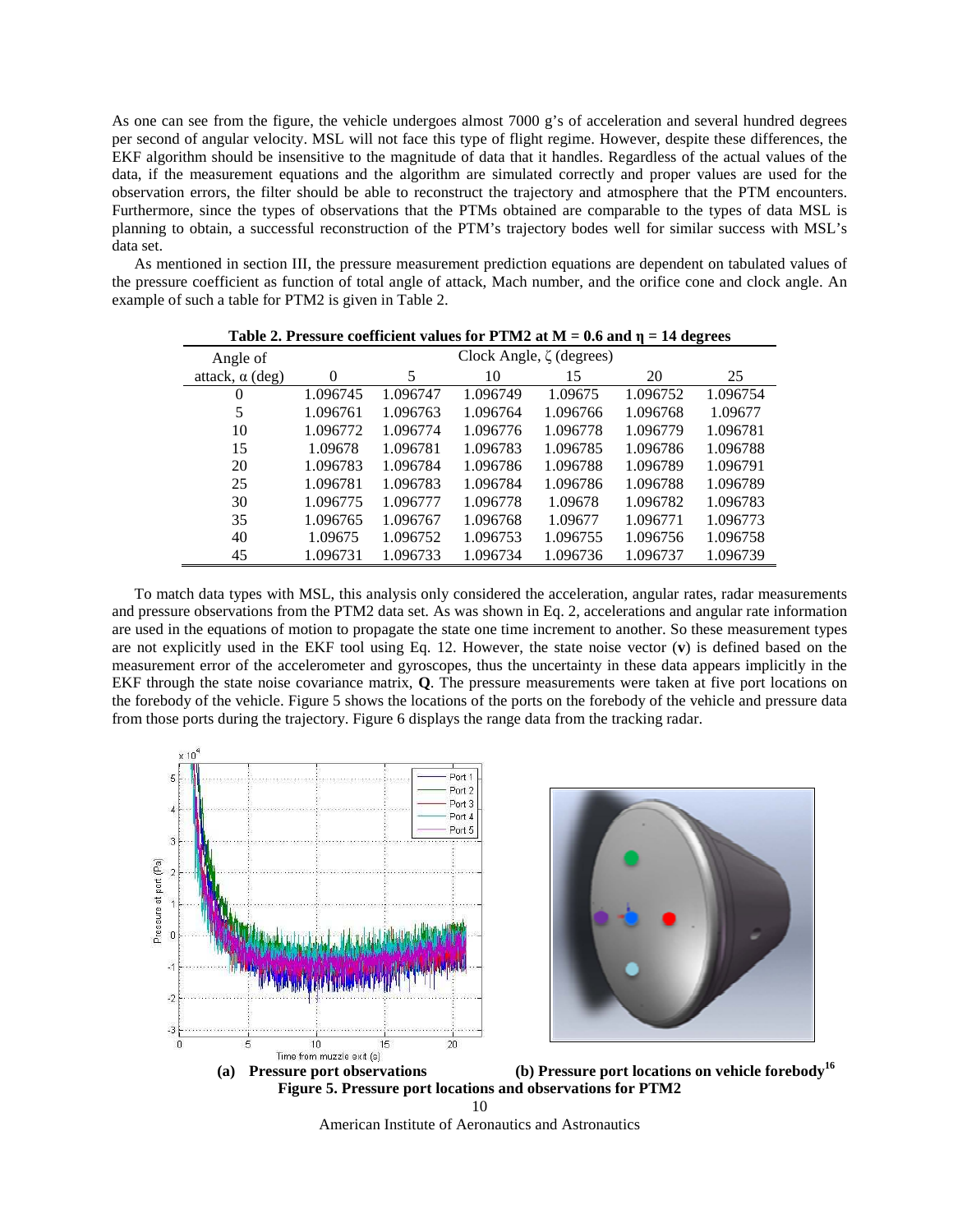

The instruments and their measurement errors are summarized in Table 3. The measurements errors reported in the table are the 1σ values and the errors are assumed to be normally distributed with an expectation of zero.

| Table 5. Measurement uncertainties of sensors on PTM2 |                      |                       |  |  |
|-------------------------------------------------------|----------------------|-----------------------|--|--|
| <b>Observation</b>                                    | <b>Sensor Model</b>  | $1\sigma$ uncertainty |  |  |
| Accelerometers                                        | ADXL-78              | $0.0686$ m/s          |  |  |
| Angular rates                                         | ADXRS300             | $0.025 \text{ deg/s}$ |  |  |
| Pressure transducers                                  | <b>XCEL-100-500A</b> | 5 psi                 |  |  |
| Radar position                                        | APG tracking radar   |                       |  |  |
| Distance                                              |                      | 1 <sub>m</sub>        |  |  |
| Angles                                                |                      | $0.1146$ deg          |  |  |
| Radar rate                                            | APG tracking radar   |                       |  |  |
| Rate                                                  |                      | $1 \text{ m/s}$       |  |  |
| Angular rate                                          |                      | $0.1 \text{ deg/s}$   |  |  |

| Table 3. Measurement uncertainties of sensors on PTM2 |  |  |  |
|-------------------------------------------------------|--|--|--|
|-------------------------------------------------------|--|--|--|

As can be surmised from Fig. 4, the initial state of the vehicle at the muzzle exit was hard to assess due to the high acceleration and angular rates encountered by model in the gun. The initial state inside the gun was known, but since the pressure and radar measurements are only taken once the vehicle exits the gun, the initial state for the EKF had to be that point. Thus, using only the accelerometer and angular rate measurements, the state vector at 0.001 seconds past the muzzle exit is determined. This data serves as the initial state for the EKF and is summarized in

Table **4**. However, since the accelerations and angular rates are so high and the sensors reach saturation at several points, very high values are assigned for the initial state uncertainties. As a result, the forward run of the EKF will be initially more sensitive towards the measurements in updating the states. Note that this aspect of analyzing the PTM data is quite different from what would occur with a Mars data set. The initial state for Mars EDL systems are found from the end state of the navigation orbital determination (OD) solutions, which provide the state vector with high accuracy. Thus, for a Mars reconstruction, the EKF will start from a relatively certain initial state.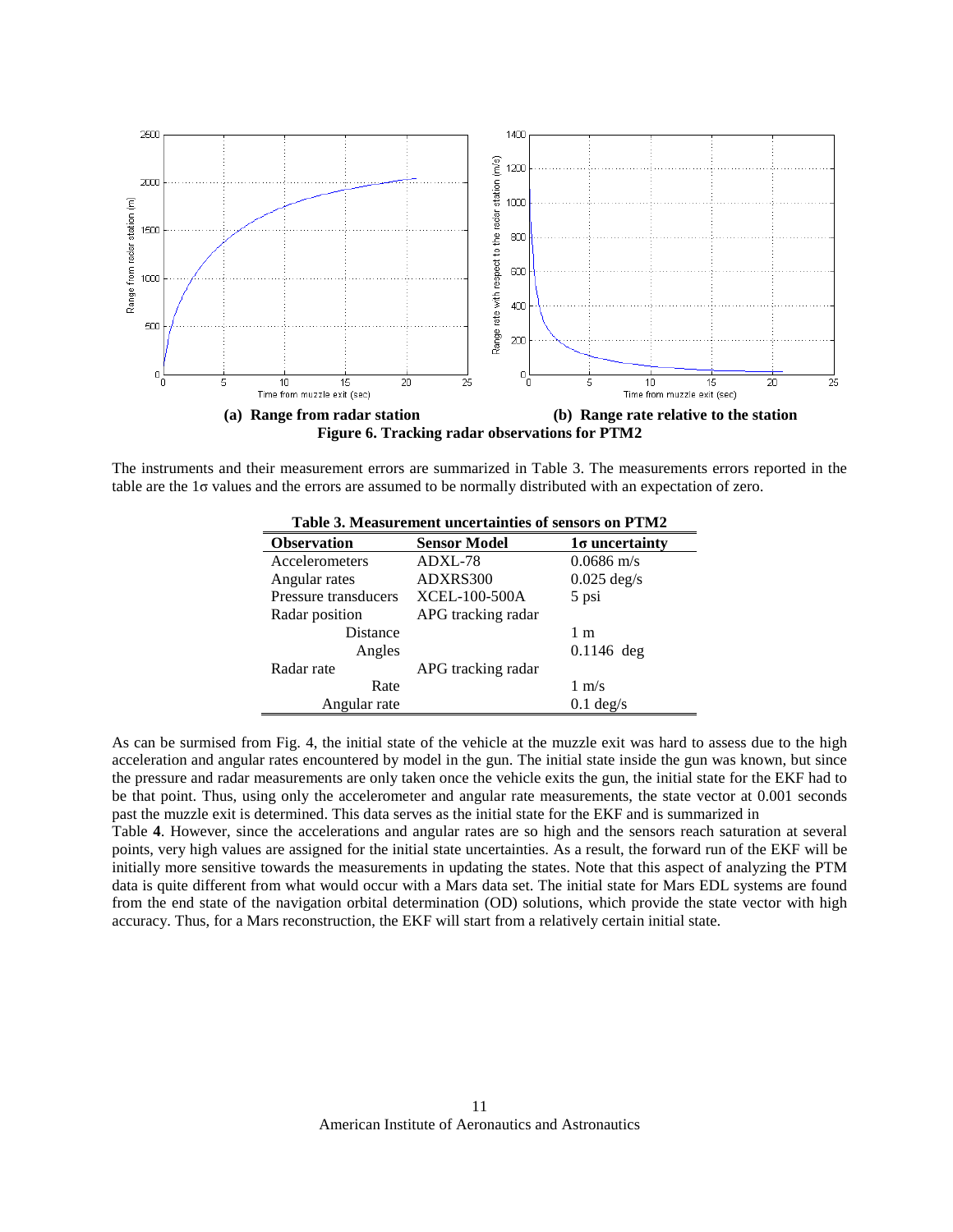| Table 4. Initial state vector |                          |  |  |  |
|-------------------------------|--------------------------|--|--|--|
| used for PTM2                 |                          |  |  |  |
| $t_0$                         | $0.001$ sec              |  |  |  |
| $\boldsymbol{u}$              | $-912.628$ m/s           |  |  |  |
| ν                             | $25.475$ m/s             |  |  |  |
| w                             | $-193.985$ m/s           |  |  |  |
| <i>Altitude</i>               | $2.43 \text{ m}$         |  |  |  |
| Ø                             | 39.466 deg               |  |  |  |
| $\theta$                      | 283.830 deg              |  |  |  |
| Ψ                             | 195.743 deg              |  |  |  |
| Θ                             | 11.485 deg               |  |  |  |
| Φ                             | $-2.387$ deg             |  |  |  |
| $P_{\infty}$                  | 101.783 kPa              |  |  |  |
| $\rho_{\infty}$               | 1.1807 kg/m <sup>3</sup> |  |  |  |

 The smoothed best estimate for PTM2's trajectory and the atmosphere it encountered is given below. The altitude history of the model is seen in Figure 7. A one-sigma uncertainty bound is also shown in the figure.



**Figure 7. Reconstructed altitude of PTM2 and 1**σ **uncertainty in the estimate.** 

The velocity of the model can be seen in Figure 8 in terms of Mach number.



**Figure 8. Reconstructed Mach number of PTM2 and 1**σ **uncertainty in the estimate.** 

American Institute of Aeronautics and Astronautics 12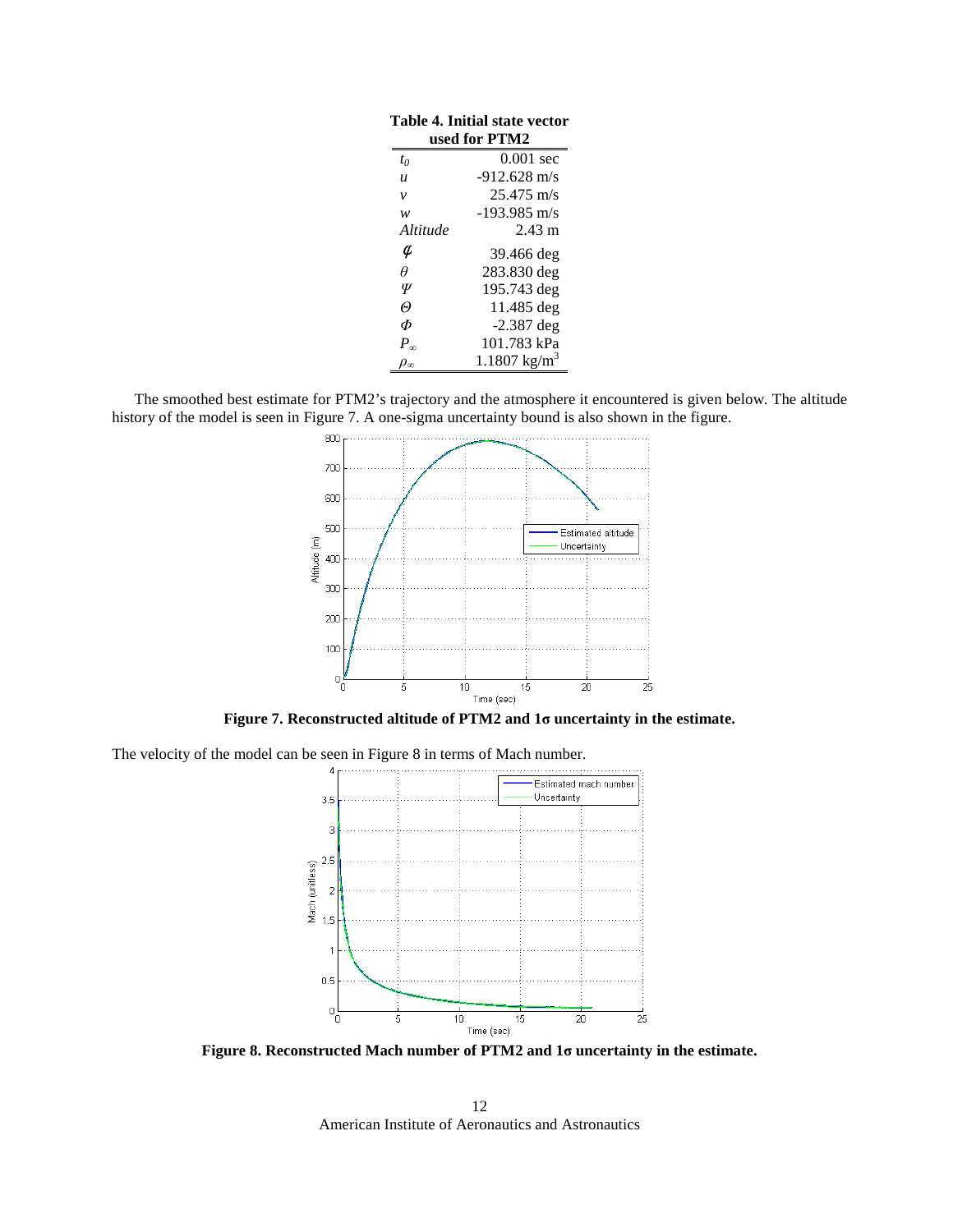The altitude and Mach number history compare well with simulated results for the test. The figures above also show that the uncertainty in the estimate is small. Although the initial state uncertainties were set to be large numbers, after the forward and backward run and the smoothing procedure, the uncertainty in the state estimates decrease dramatically. Additionally, as was discussed before, the goal of an atmospheric reconstruction is to determine the free-stream pressure and density profile seen by the vehicle during its trajectory. However, since this vehicle only reached about 800 meters, the change in pressure and density was not large. Nevertheless, the reconstructed values for pressure are compared with the data collected by the ballistic range's meteorological station in Table 5. Density data was not given by the meteorological station, and thus it is not shown here. However, the change in density was also just as small as the change in pressure.

|              | Estimated      |                     | Meteorological |
|--------------|----------------|---------------------|----------------|
| Altitude (m) | Pressure (kPa) | $\pm 1\sigma$ (kPa) | Data (kPa)     |
| 15           | 100.122        | 1.593               | 101.483        |
| 57           | 99.661         | 1.691               | 101.010        |
| 112          | 99.179         | 1.793               | 100.377        |
| 175          | 98.607         | 1.909               | 99.669         |
| 244          | 98.006         | 2.044               | 98.883         |
| 322          | 97.306         | 2.208               | 98.011         |
| 409          | 96.484         | 2.412               | 97.044         |
| 506          | 95.514         | 2.671               | 95.972         |
| 615          | 94.268         | 5.270               | 94.785         |
| 736          | 93.058         | 4.798               | 93.472         |

**Table 5: Reconstructed pressure estimate for PTM2** 

Recall that the meteorological data was not included in the EKF process. The free-stream condition shown above is a result of only inertial measurements, radar measurements and the on-board pressure observations. The fact that it agrees very well with an independent source of pressure observations demonstrates the strength of the reconstruction methodology. Besides free-stream conditions, another objective of MSL's MEDLI program is to determine the orientation angles of the vehicle during entry, descent and landing. As has been shown before, angle of attack and sideslip angle affect the pressure distribution on the vehicle forebody, and thus if these values can be reconstructed, then there will be additional insight towards the vehicle's interaction with the atmosphere. The estimated angle of attack and sideslip angle history for PTM2 are shown in Figure 9.



Unlike the free-stream pressure estimate there were not any independent observations to compare with the reconstruction of the orientation angles. However, the reconstructed values compared favorably with what was predicted pre-flight. The high accelerations and angular rates experienced by the model (Figure 4) when launched from the gun still have an effect on the reconstruction estimate. The angle of attack and sideslip angles experience significant oscillation in the first one second of flight and this is apparent from looking at the above figures. However,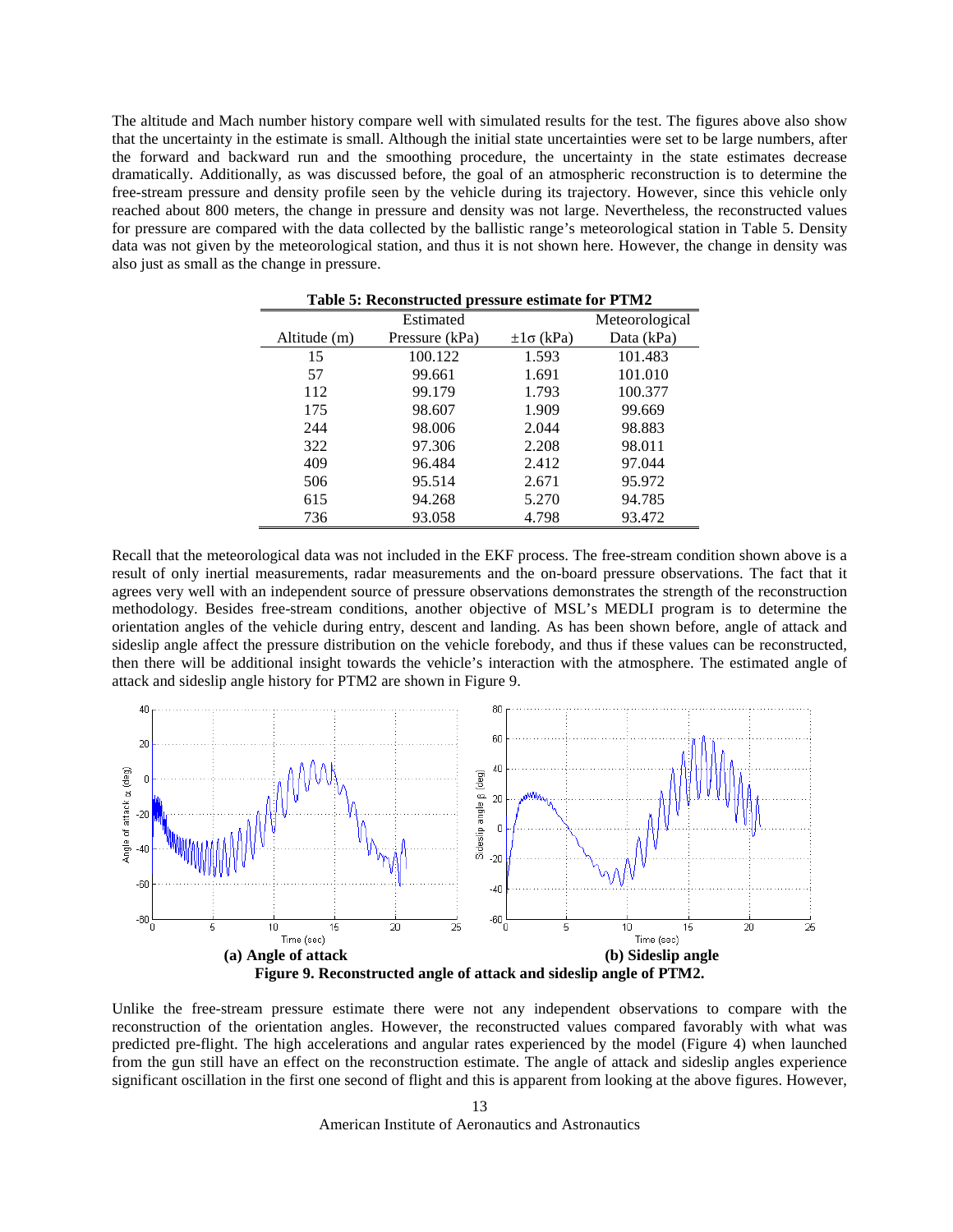when the high accelerations dissipate with time, the orientation angles are reconstructed without significant noise. This last observation bodes well for MSL reconstruction as that vehicle will not face the high accelerations and rates seen by PTM2.

## **V. Conclusion**

 This paper provides a framework on how to use flight data from an entry, descent, and landing sequence to reconstruct the vehicle's trajectory and atmosphere as well as compute the associated uncertainties in these estimates. Past Mars missions have flown limited instrumentation, such as accelerometers, gyroscopes, and radar altimeters that do not provide measurements directly related to the free-stream conditions. Thus, uncertainties in the atmospheric conditions and aerodynamic database knowledge could not be separated. These previous reconstructions have also relied on a deterministic process where the uncertainties of the measurements were not included directly in the estimation and potential coupling between uncertainties in the trajectory and uncertainties in the atmosphere were not estimated. As the upcoming MSL mission will provide forebody pressure measurements during entry together with accelerometer, gyroscope, and radar altimeter data, the Mars EDL reconstruction process can be significantly improved. In this investigation, a statistical reconstruction procedure based on extended Kalman filter theory was developed to take advantage of this new data type. A sample data set from ballistic range tests of a Crew Exploration Vehicle model was used to show results from applying the methodology. The reconstruction method was able to estimate the states of the CEV model well during its twenty second flight. Moreover, the atmospheric conditions that were reconstructed matched well with the meteorological information and pre-flight predictions. The success of the using the reconstruction methodology on this CEV ground-based test data set demonstrates that the trajectory and atmospheric estimation procedure can be successful in the reconstruction effort for MSL.

### **VI. Acknowledgments**

The authors are grateful to NASA for providing the ballistic range data set used in this analysis. In particular, the primary author is appreciative that he had the opportunity to work at the NASA Langley Research Center (LaRC) and Analytical Mechanics Associates (AMA) during the summer of 2009 and was able to collaborate with Chris Karlgaard of AMA and Mark Schonenberger of LaRC. The paper also utilized an extended Kalman filter tool for trajectory reconstruction created by John Christian at Georgia Institute of Technology. This research was funded by NASA through its Aeronautics Research Mission Directorate Fundamental Aeronautics Program.

## **References**

- <sup>1</sup> Euler, E.A., Adams, G.L., and Hopper, F.W., "Design and Reconstruction of the Viking Lander Descent Trajectories," *Journal of Guidance and Control*, Vol. 1, No. 5, Sep-Oct. 1978, pp 372-378.
- 2 Spencer, D.A., Blanchard, R.C., Braun, R.D., Kallemeyn, P.H., and Thurman, S.W., "Mars Pathfinder Entry, Descent, and Landing Reconstruction," *Journal of Spacecraft and Rockets*, Vol. 36, No. 3 May-June 1999, pp 357-366.
- <sup>3</sup> R.Blanchard, "Entry Descent and Landing Trajectory and Atmosphere Reconstruction for the Mars Exploration Rovers Missions A and B," white paper, performed under NASA-JPL subcontract CCNS20568F, The George Washington University, Washington, D.C., 15 Apr. 2008.
- <sup>4</sup> Desai, P.N., Prince, J.L, Queen, E.M., Cruz, J.R., and Grover, M.R., "Entry, Descent, and Landing Performance of the Mars Phoenix Lander," *AIAA/AAS Astrodynamics Specialist Conference and Exhibit*, Honolulu, HI, 18-21Aug. 2008.
- <sup>5</sup> Christian, J.A., Verges, A.M., and Braun, R.D., "Statistical Reconstruction of Mars Entry, Descent, and Landing Trajectories and Atmospheric Profiles," *AIAA SPACE Conference and Exposition*, Long Beach, CA, 18-20 Sep. 2007.
- <sup>6</sup> Gazarik, M.J., Wright, M.J., Little, A., Cheatwood, F.M., Herath, J.A., Munk, M.M., Novak, J., and Martinez, E.R., "Overview of the MEDLI Project," *IEEE Aerospace Conference*, Big Sky, MT, 1-8 Mar. 2008.
- <sup>7</sup> Karlgaard, C.D., Tartabini, P.V., Blanchard, R.C., Kirsch, M., and Toniolo, M.D., "Hyper-X Post-Flight-Trajectory
- Reconstruction," *Journal of Spacecraft and Rockets*, Vol. 43, No. 1, Jan.-Feb. 2006, pp. 105-115.
- <sup>8</sup> Etkin, B., *Dynamics of Atmospheric Flight*, Dover Publications, Inc., Mineola, NY, 2000.
- <sup>9</sup> Kuipers, J.B., *Quaternions and Rotation Sequences*, Princeton University Press, Princeton, NJ, 1999, p. 167.
- <sup>10</sup> Pruett, C.D., Wolf, H., Heck, M.L., and Siemers, P.M., "Innovative Air Data System for the Space Shuttle Orbiter," *Journal of Spacecraft and Rockets,* Vol. 20, No. 1 Jan-Feb. 1983, pp 61-69.
- <sup>11</sup> Ingolbby, R.N., Michel, F.C., Flaherty, T.M., Doty, M.G., Preston, B., Villyard, K.W., and Steele, R.D., "Entry Data Analysis for Viking Landers 1 and 2," NASA CR-159388, Nov. 1976.
- <sup>12</sup> Jaswinski, A.H., *Stochastic Processes and Filtering Theory*, Academic Press, San Diego, CA, 1970, pp. 332-347.
- <sup>13</sup> Tapley, B.D., Schutz, B.E., and Born, G.H., *Statistical Orbit Determination*, Elsevier Academic Press, Burlington, MA, 2004, Chap. 4.